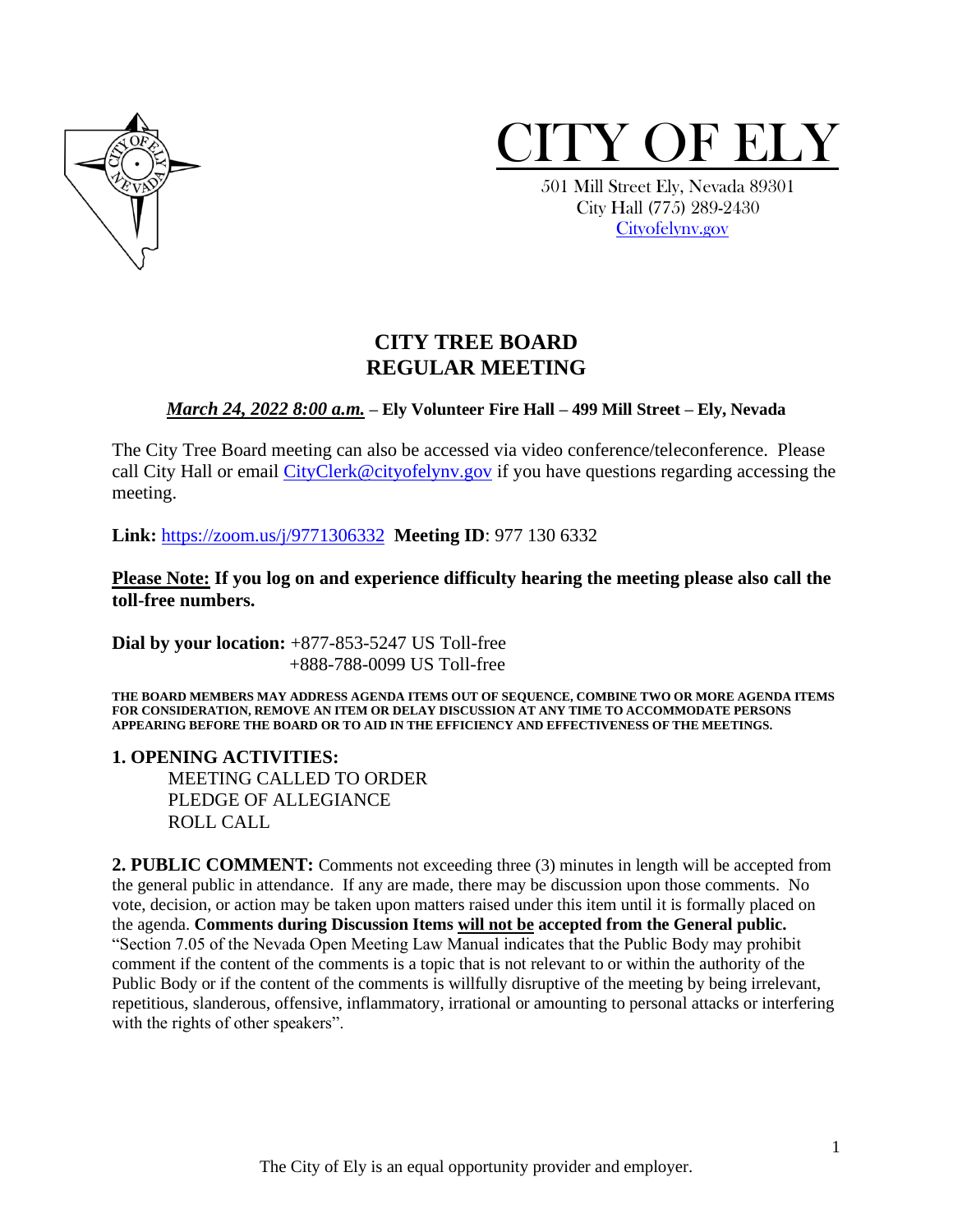## **3. REPORTS**

- **BOARD MEMBERS**
- **BOARD CHAIR**
- **CITY TREASURER**
- **PUBLIC WORKS SUPERVISOR**

## **4. ITEMS FOR DISCUSSION/POSSIBLE ACTION OF THE TREE BOARD.**

#### **A. NEW BUSINESS**

- 1. Chairman Wolf Discussion/For Possible Action Election of Chairperson and Vice-Chairperson of the City Tree Board through December 31, 2022.
- 2. Chairman Wolf Cayenne Engel, Urban and Community Forester (UCF) with the Nevada of Division of Forestry – Discussion Only – Presentation on the i-Tree Database with regards to the City of Ely's public tree inventory.
- 3. Chairman Wolf Cayenne Engel, (UCF) of Nevada Division of Forestry, Lisa Ortega, ISA Master Arborist of *Nevada Plants* – Discussion Only – Presentation regarding the availability of grants for public landscaping.
- 4. Chairman Wolf Lisa Ortega, ISA Master Arborist of Nevada Plants Discussion Only – Presentation on *Nevada Plants'* Las Vegas Growing Program with regards to the City Tree Nursery.
- 5. Chairman Wolf Discussion/For Possible Action Acknowledgment of Robison Nevada Mine's donation of trees to the City of Ely.
- 6. Chairman Wolf Discussion/For Possible Action Approval to send request to White Pine County that the City Tree Board be allowed to plant new trees at all County-owned parks and facilities, including the White Pine County Golf Course, within or adjacent to the City of Ely.
- 7. Chairman Wolf [Discussion/For Possible Action](https://www.cityofelynv.gov/pdf/TreeBoard/TB3-24-22/ArborDay2022ProclamationTemplate.pdf) Recommendation that May 7, 2022 be proclaimed Arbor Day in the City of Ely.
- 8. Chairman Wolf Discussion/For Possible Action Recommendations for specific tree selections as part of the Nevada Department of Transportation's (NDOT) Ely Downtown Project.
- 9. Chairman Wolf Discussion/For Possible Action Retroactive approval of support letter for Nevada Department of Transportation's application for a 2022 Rebuilding American Infrastructure with Sustainability and Equity (RAISE) Grant to support the Ely Downtown Project.